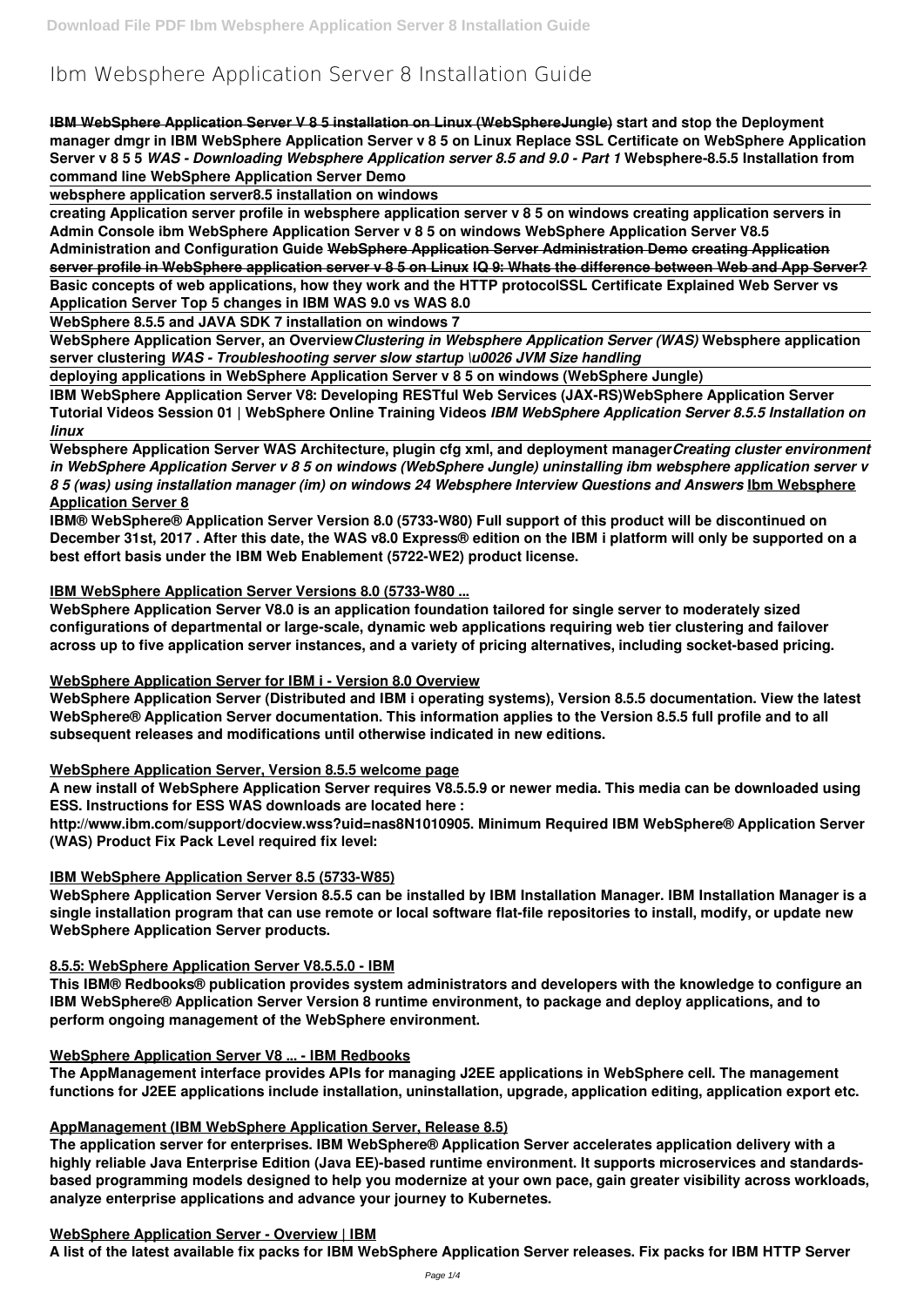**V9.0, V8.5, V8.0 and V7.0 are distributed with most corresponding WebSphere Application Server V9.0, V8.5, V8.0, V7.0 releases. For the latest IBM HTTP Server fix pack, also view the related information link.**

### **Latest fix packs for WebSphere Application Server - IBM**

**WebSphere Application Server is a software product that performs the role of a web application server. More specifically, it is a software framework and middleware that hosts Java-based web applications. It is the flagship product within IBM's WebSphere software suite. It was initially created by Donald F. Ferguson, who later became CTO of Software for Dell. The first version was launched in 1998. This project was an offshoot from IBM HTTP Server team starting with Domino Go.**

## **IBM WebSphere Application Server - Wikipedia**

**International Technical Support Organization WebSphere Application Server V8.5 Concepts, Planning, and Design Guide August 2013 SG24-8022-01**

# **WebSphere Application Server V8.5 Concepts, Planning, and ...**

**The Application Evaluation Report identifies the Java EE programming models in the application and provides a recommendation for the right-fit IBM WebSphere Application Server edition. The Application Inventory Report contains a high-level inventory of the content and structure of each application, plus information about potential deployment problems and performance considerations.**

## **WebSphere Application Server - IBM Middleware User Community**

**Installing WebSphere Application Server and IBM Java SDK 8 Install WebSphere Application Server, WebSphere Application Server Liberty, and IBM Java SDK for use in the development of HCL Commerce software.**

## **Installing WebSphere Application Server and IBM Java SDK 8**

**IBM WebSphere Application Server 8.0 has been tuned for higher performance out of the box, and numerous enhancements have been made to give you as an administrator more options for increasing runtime performance. This book will allow you to utilize all of these features, including HPEL logging and disabling WebSphere MQ Messaging.**

# **IBM WebSphere Application Server 8.0 Administration Guide**

**Click on Install Select Version 8.5.5.0 and click on Next Select the license agreement and click Next Click on browse to select Installation Directory, or you can leave it to default location /opt/IBM/WebSphere/AppServer and click on Next**

# **WebSphere Application Server 8.5.5 ND Installation Guide ...**

**IBM Middleware User Community Being part of a community means collaborating, sharing knowledge via forums and blogs, and supporting one another in our everyday challenges. Together, we can connect and network to empower each other.**

#### **WebSphere Application Server - IBM Middleware User Community**

**The following demonstration is based on WebSphere ND 8.5.5 and IBM HTTP Server 8.5.5. You may use IBM WAS with other web servers like Apache, Nginx or IIS as well. However, WebSphere is nicely integrated with IBM HTTP Server through Web Server Plug-in. Download Web Server Plug-ins for WAS**

# **How to Integrate IBM HTTP Server with WebSphere in 8.5.5 ...**

**IBM WebSphere Application Server 8.0, 8.5, 8.5.5, and 9.0 using OpenID Connect (OIDC) configured with a Trust Association Interceptor (TAI) could allow a user to gain elevated privileges on the system. IBM Reference #: 1999293. 8 CVE-2017-1137 +Info 2017-05-10: 2019-10-02**

**IBM WebSphere Application Server V 8 5 installation on Linux (WebSphereJungle) start and stop the Deployment manager dmgr in IBM WebSphere Application Server v 8 5 on Linux Replace SSL Certificate on WebSphere Application Server v 8 5 5** *WAS - Downloading Websphere Application server 8.5 and 9.0 - Part 1* **Websphere-8.5.5 Installation from command line WebSphere Application Server Demo**

**websphere application server8.5 installation on windows**

**creating Application server profile in websphere application server v 8 5 on windows creating application servers in Admin Console ibm WebSphere Application Server v 8 5 on windows WebSphere Application Server V8.5**

**Administration and Configuration Guide WebSphere Application Server Administration Demo creating Application server profile in WebSphere application server v 8 5 on Linux IQ 9: Whats the difference between Web and App Server?**

**Basic concepts of web applications, how they work and the HTTP protocolSSL Certificate Explained Web Server vs Application Server Top 5 changes in IBM WAS 9.0 vs WAS 8.0**

**WebSphere 8.5.5 and JAVA SDK 7 installation on windows 7**

**WebSphere Application Server, an Overview***Clustering in Websphere Application Server (WAS)* **Websphere application**

**server clustering** *WAS - Troubleshooting server slow startup \u0026 JVM Size handling*

**deploying applications in WebSphere Application Server v 8 5 on windows (WebSphere Jungle)**

**IBM WebSphere Application Server V8: Developing RESTful Web Services (JAX-RS)WebSphere Application Server Tutorial Videos Session 01 | WebSphere Online Training Videos** *IBM WebSphere Application Server 8.5.5 Installation on*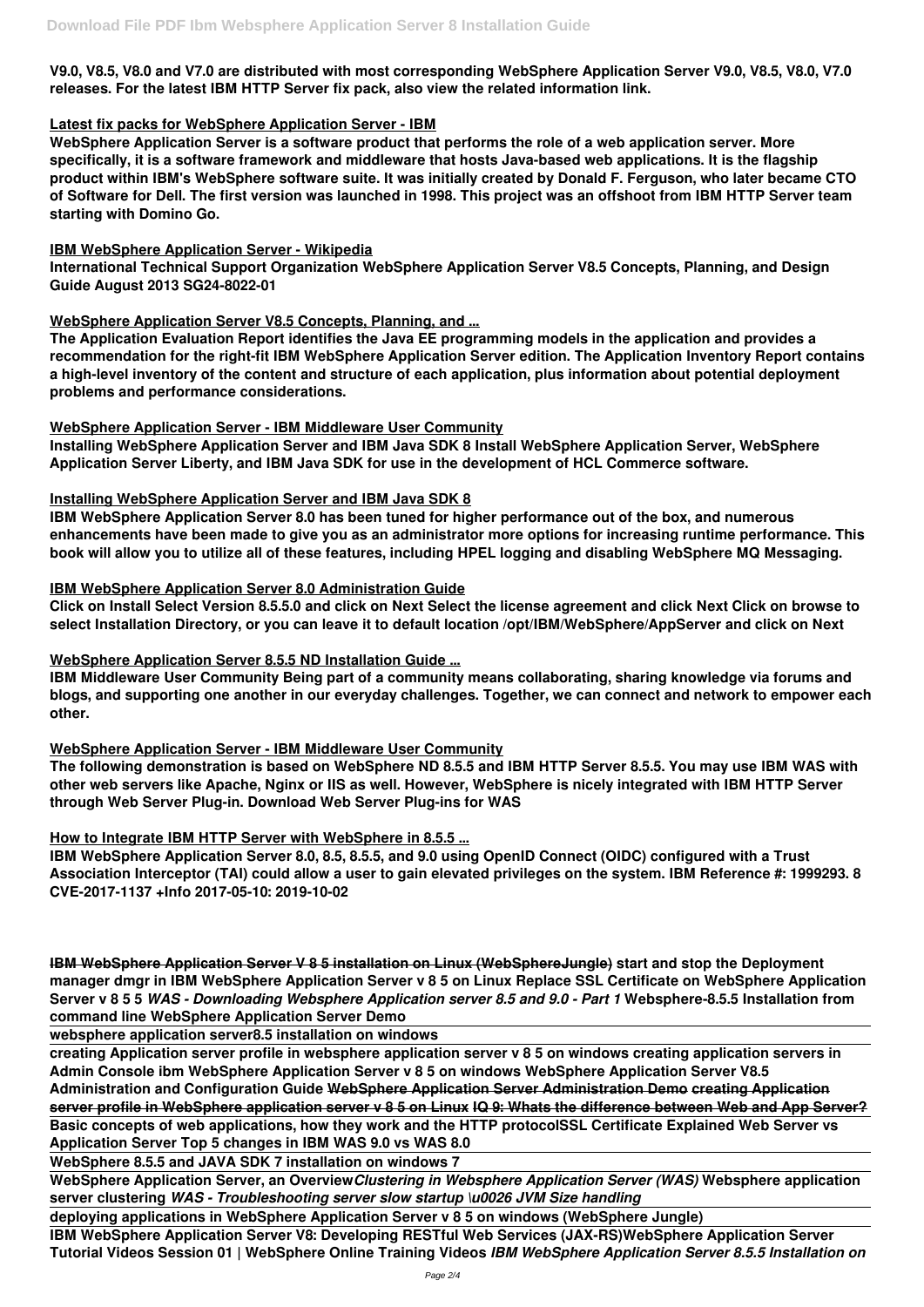#### *linux*

**Websphere Application Server WAS Architecture, plugin cfg xml, and deployment manager***Creating cluster environment in WebSphere Application Server v 8 5 on windows (WebSphere Jungle) uninstalling ibm websphere application server v 8 5 (was) using installation manager (im) on windows 24 Websphere Interview Questions and Answers* **Ibm Websphere Application Server 8**

**IBM® WebSphere® Application Server Version 8.0 (5733-W80) Full support of this product will be discontinued on December 31st, 2017 . After this date, the WAS v8.0 Express® edition on the IBM i platform will only be supported on a best effort basis under the IBM Web Enablement (5722-WE2) product license.**

## **IBM WebSphere Application Server Versions 8.0 (5733-W80 ...**

**WebSphere Application Server V8.0 is an application foundation tailored for single server to moderately sized configurations of departmental or large-scale, dynamic web applications requiring web tier clustering and failover across up to five application server instances, and a variety of pricing alternatives, including socket-based pricing.**

## **WebSphere Application Server for IBM i - Version 8.0 Overview**

**WebSphere Application Server (Distributed and IBM i operating systems), Version 8.5.5 documentation. View the latest WebSphere® Application Server documentation. This information applies to the Version 8.5.5 full profile and to all subsequent releases and modifications until otherwise indicated in new editions.**

## **WebSphere Application Server, Version 8.5.5 welcome page**

**A new install of WebSphere Application Server requires V8.5.5.9 or newer media. This media can be downloaded using ESS. Instructions for ESS WAS downloads are located here :**

**http://www.ibm.com/support/docview.wss?uid=nas8N1010905. Minimum Required IBM WebSphere® Application Server (WAS) Product Fix Pack Level required fix level:**

# **IBM WebSphere Application Server 8.5 (5733-W85)**

**WebSphere Application Server Version 8.5.5 can be installed by IBM Installation Manager. IBM Installation Manager is a single installation program that can use remote or local software flat-file repositories to install, modify, or update new WebSphere Application Server products.**

#### **8.5.5: WebSphere Application Server V8.5.5.0 - IBM**

**This IBM® Redbooks® publication provides system administrators and developers with the knowledge to configure an IBM WebSphere® Application Server Version 8 runtime environment, to package and deploy applications, and to perform ongoing management of the WebSphere environment.**

#### **WebSphere Application Server V8 ... - IBM Redbooks**

**The AppManagement interface provides APIs for managing J2EE applications in WebSphere cell. The management functions for J2EE applications include installation, uninstallation, upgrade, application editing, application export etc.**

# **AppManagement (IBM WebSphere Application Server, Release 8.5)**

**The application server for enterprises. IBM WebSphere® Application Server accelerates application delivery with a highly reliable Java Enterprise Edition (Java EE)-based runtime environment. It supports microservices and standardsbased programming models designed to help you modernize at your own pace, gain greater visibility across workloads, analyze enterprise applications and advance your journey to Kubernetes.**

# **WebSphere Application Server - Overview | IBM**

**A list of the latest available fix packs for IBM WebSphere Application Server releases. Fix packs for IBM HTTP Server V9.0, V8.5, V8.0 and V7.0 are distributed with most corresponding WebSphere Application Server V9.0, V8.5, V8.0, V7.0 releases. For the latest IBM HTTP Server fix pack, also view the related information link.**

# **Latest fix packs for WebSphere Application Server - IBM**

**WebSphere Application Server is a software product that performs the role of a web application server. More**

**specifically, it is a software framework and middleware that hosts Java-based web applications. It is the flagship product within IBM's WebSphere software suite. It was initially created by Donald F. Ferguson, who later became CTO of Software for Dell. The first version was launched in 1998. This project was an offshoot from IBM HTTP Server team starting with Domino Go.**

### **IBM WebSphere Application Server - Wikipedia**

**International Technical Support Organization WebSphere Application Server V8.5 Concepts, Planning, and Design Guide August 2013 SG24-8022-01**

### **WebSphere Application Server V8.5 Concepts, Planning, and ...**

**The Application Evaluation Report identifies the Java EE programming models in the application and provides a recommendation for the right-fit IBM WebSphere Application Server edition. The Application Inventory Report contains a high-level inventory of the content and structure of each application, plus information about potential deployment problems and performance considerations.**